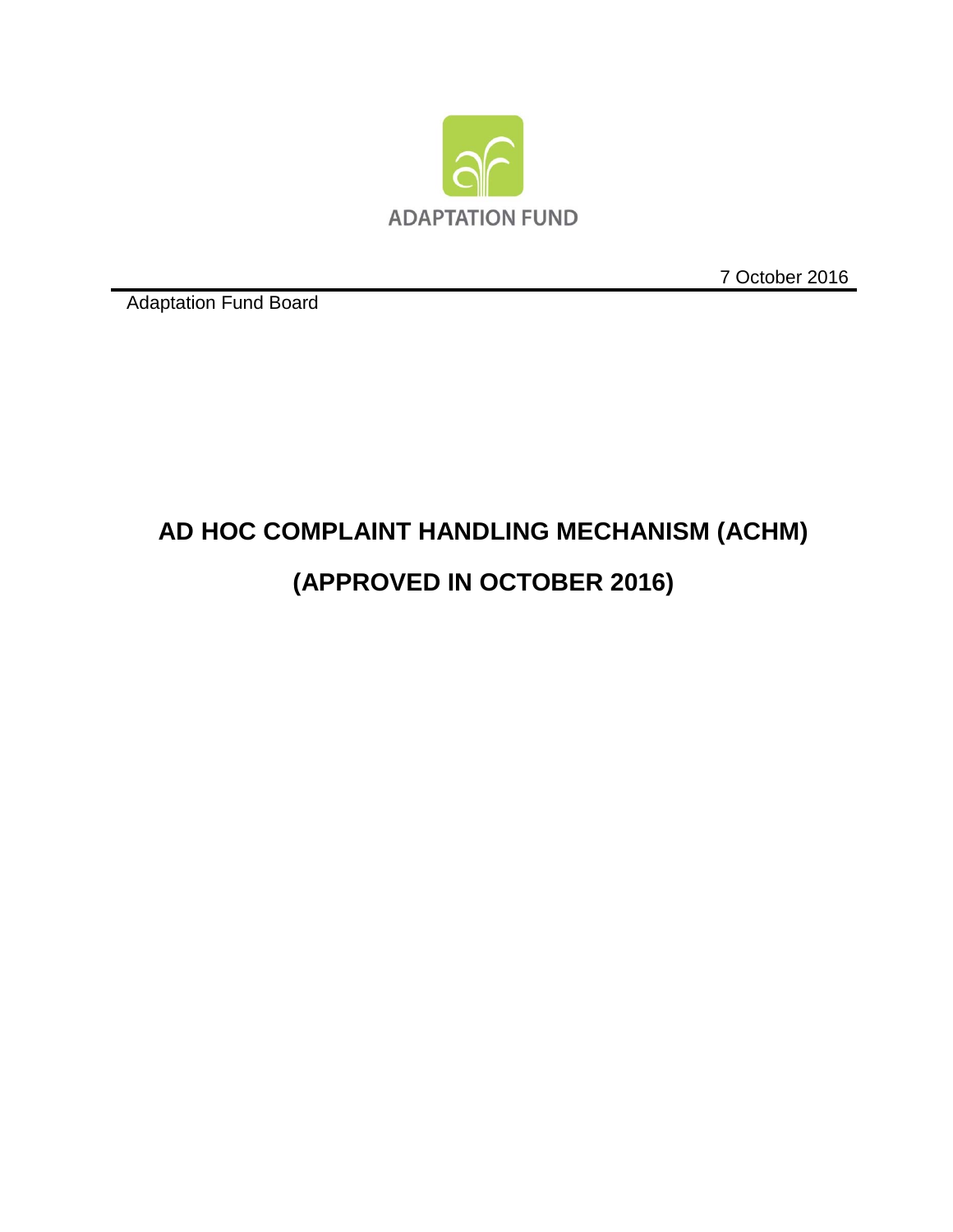## **Ad Hoc Complaint Handling Mechanism (ACHM)**

#### **What is the ACHM?**

1. The Ad Hoc Complaint Handling Mechanism (ACHM) is complementary to the Adaptation Fund's risk management framework, including the grievance mechanism required for accreditation of Implementing Entities.

2. The Adaptation Fund (Fund) makes the ACHM available to Implementing Entities and members of the communities that are adversely affected by the implementation of project/programmes funded by the Fund. The purpose of the ACHM is to assist in responding to complaints raised against project/programmes funded by the Fund through a participatory approach.

3. Complainants and implementing entities should use the implementing entity's grievance mechanism as a first step. However, the ACHM can be used in cases where the Parties have failed to reach a mutually satisfactory solution through the implementing entities' grievance mechanism within a year. The ACHM requires a written submission of a complaint by at least one of the Parties.

4. The Adaptation Fund Board secretariat (secretariat) will independently manage all aspects related to complaint handling, under the oversight of the Ethics and Finance Committee (EFC) of the Adaptation Fund Board (Board).<sup>[1](#page-1-0)</sup>

5. The ACHM builds on alternative dispute resolution techniques.<sup>[2](#page-1-1)</sup> Main features of the ACHM are to effectively facilitate dialogue among stakeholders, mediate/assist in resolving issues raised, and develop and share lessons to improve future operations.

### **How does it function?**

6. **Receipt:** Within *5 business-days* of receiving a complaint, after determining whether the complaint is not excluded from the process as per below, the Manager of the secretariat informs the Parties of the receipt of the complaint.

7. In the course of information sharing between the Parties, the secretariat ensures that names and other identifiers are redacted if confidentiality is requested.

<span id="page-1-0"></span><sup>&</sup>lt;sup>1</sup> See Adaptation Fund risk management framework, *available at* https://www.adaptation-<br>fund.org/documents-publications/operational-policies-guidelines/.

<span id="page-1-1"></span> $2$  These include facilitation, mediation, cooperative or interest-based problem-solving, neutral evaluation, joint fact-finding, negotiation, conciliation, arbitration etc.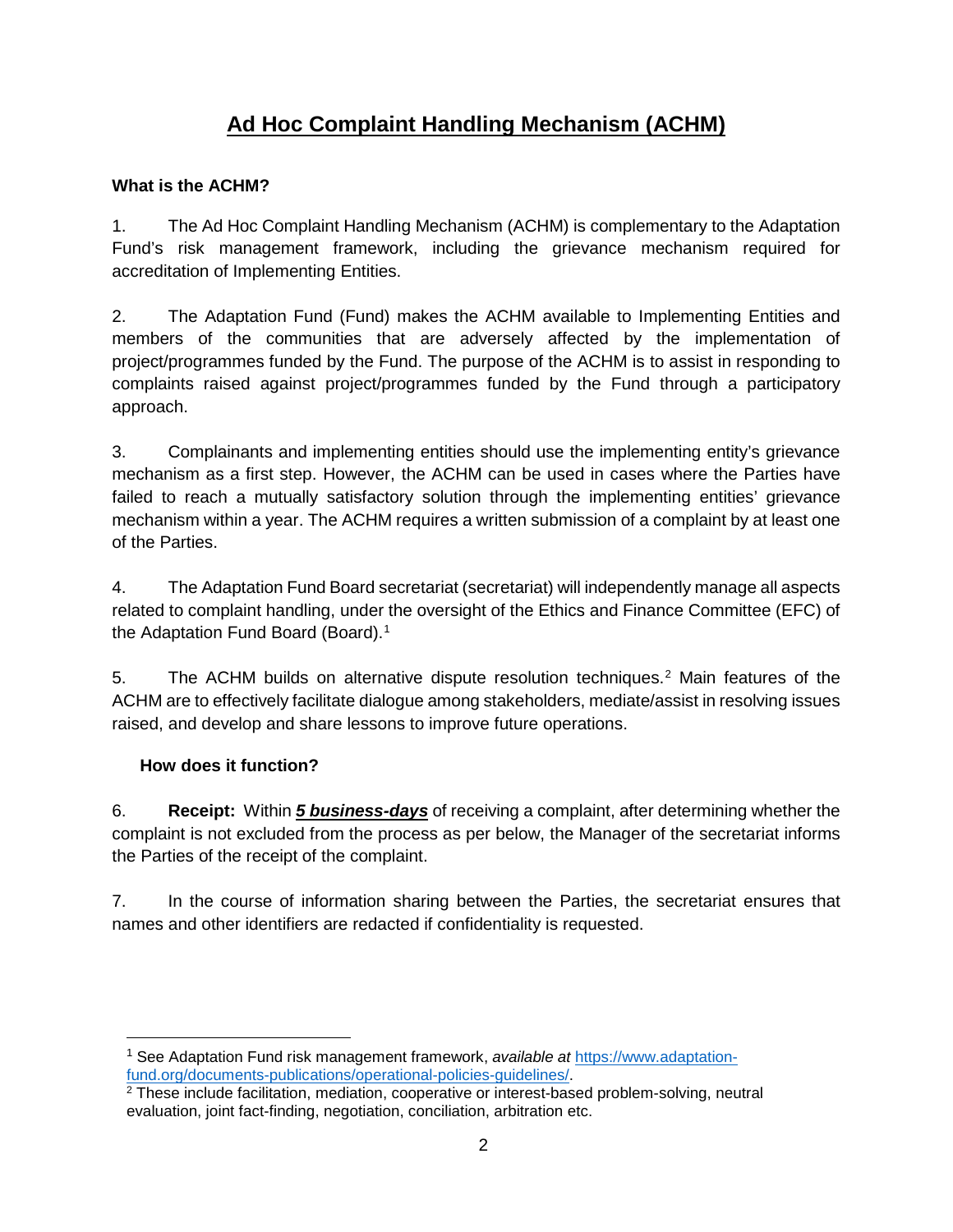8. **Assessment and Agreement:** The secretariat, based on consultations with the Parties prepares a draft assessment report laying out the concerns and expectations of the Parties within *20 business-days*. The Parties can provide comments to this report within *10 business-days*.

9. The secretariat incorporates relevant comments into a public Final Assessment Report, annexing the Parties' comments and the complaint. The secretariat will design and include, in consultation with the Parties and based on their good faith, an agreed upon strategy towards the mutual understanding of the issues (confirming or dispelling complaints) and potential acceptable ways forward in order to reach solutions. The strategy will be based on alternative dispute resolution techniques. The Final Assessment Report is submitted to the EFC, which will make a recommendation for approval by the Board, as per the Fund's risk management framework.

10. **Non-objection by EFC on the Final Assessment Report:** The secretariat confirms that the agreement of the Parties is included in the Report. The secretariat then promptly circulates this report to the EFC by email and seeks their absence of objection within *14 business-days*. If the objection is raised, the secretariat informs the Parties that the secretariat will cease all dispute resolution activities with regard to such complaint.

11. In case the non-objection is provided, the secretariat in consultation with the Parties and their participation implements the strategy. Relevant trust building measures or dispute resolution activities can be based on specific issues raised, or grouping of issues, addressing them independently one from the other, or holistically covering all aspects of the complaint.

12. **Implementation and Monitoring:** The ACHM requires trust building measures, and continued good faith engagement. Hence, it cannot be time bound. The secretariat will prepare and submit the update reports on the implementation of the agreed-upon dispute resolution strategy proposed in the Final Assessment Report. The Update Reports are submitted to the EFC. The cost for ACHM activities is covered by the Fund.

13. The ACHM is not a guarantee to achieving resolution. If within two Update Reports the ACHM was not able to implement any activity part of the dispute resolution strategy, the Manager of the Fund's secretariat in consultation with the EFC Chair may decide to suspend or terminate the dispute resolution activities.

14. In case the dispute resolution activities are suspended, the secretariat informs the Parties that the ACHM will temporarily cease with regard to such complaint and the reasons behind the suspension.

15. The Manager of the secretariat in consultation with the Parties revisits the decision to suspend dispute resolution activities on a bi-monthly basis. In doing so, the secretariat seeks the Parties' good faith agreement to reengage. The ACHM resumes such activities if the Manager of the secretariat in consultations with the Parties deems that conditions are met to do so.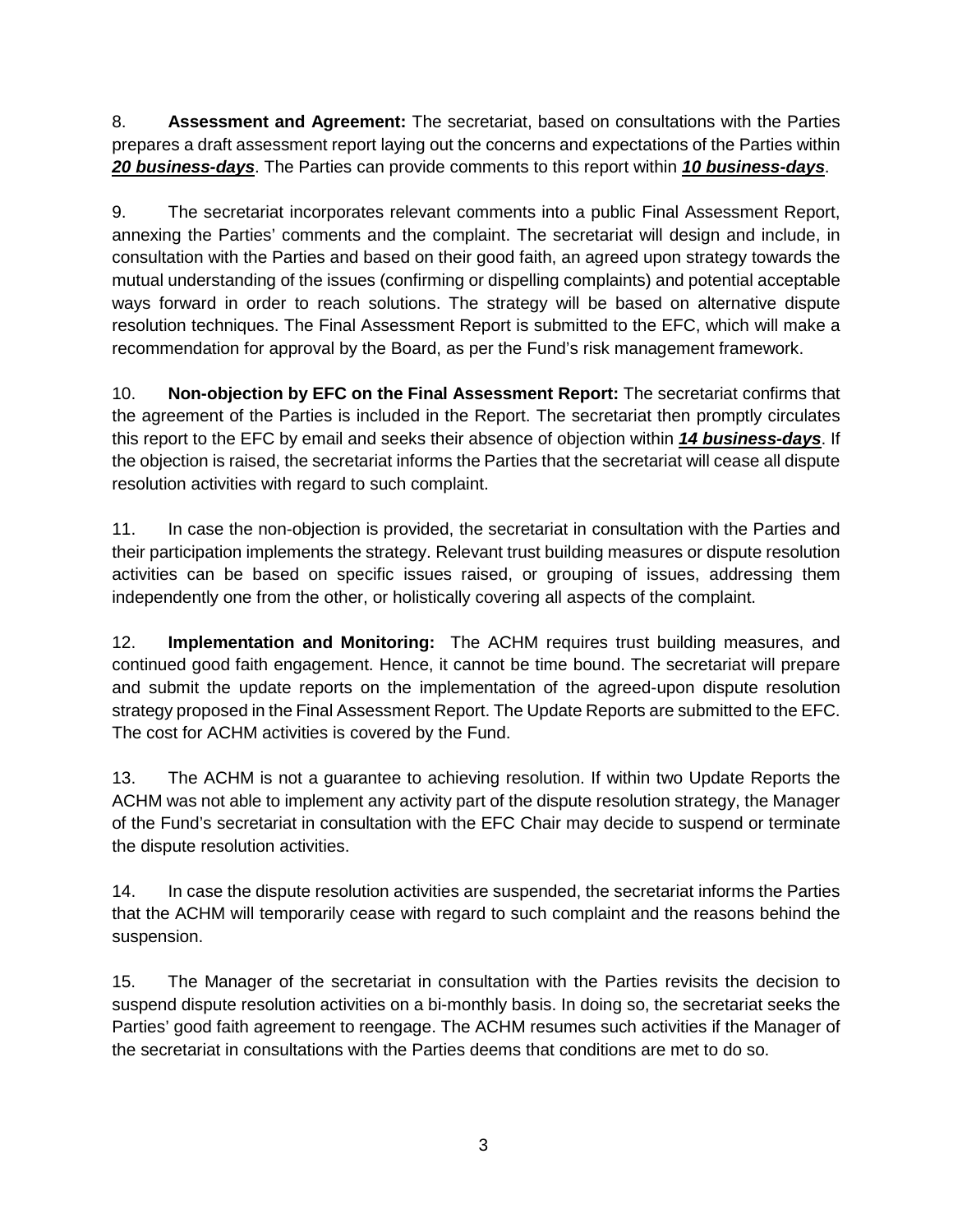16. **Remedy and Incentive:** In case such activities are to be terminated because of the lack of cooperation by any of the Parties, the secretariat may refer the complaint to the EFC, who may recommend to the Board the measures included in the Risk Management Framework.

17. **Resolution:** Once all matters are deemed resolved or dispute resolution activities are terminated, the secretariat issues a Final Resolution Report, making mention of any interim solutions reached in the process.

18. The secretariat will include in the Final Resolution Report a succinct analysis of systemic policy-related aspects that may have led to the complaint or its lack of resolution. Such aspects may include Policy compliance, institutional capacity, environmental and social risk management framework, weakness in supervision, technical expertise, disclosure and consultations, or other relevant aspects.

19. This report is shared with the Parties to provide their comments within *14 business-days*. The secretariat incorporates any relevant comments in the Final Resolution Report, annexes the Parties' comments, and submits the report to the Board.

### **Who can complain, can it be confidential?**

20. Any individual, or their representative(s), living in an area where impacts of a Fundsupported project may occur, can bring a written complaint forward to the secretariat.

21. If complainants believe that there may be a risk of retaliation for raising their concerns, they can request confidentiality. Confidentiality includes names, addresses, pictures and any other identifying information. This provision also applies to complainants' representatives or any other individual believed to be, at present time or in the future, at risk of retaliation.

22. Confidentiality can be requested at any time and is provided throughout the process. Except the secretariat, no one will have access to confidential information.

### **How and when to complain?**

2[3](#page-3-0). Complaints will be submitted in writing in any UN language.<sup>3</sup> However, when a complaint is not submitted in English and for the purposes of translation, additional time may be required to prepare the draft assessment report referenced in paragraph 8.

24. Contact information to submit a complaint are as follows: 1- by electronic email to afc[omplaints@adaptation-fund.or](mailto:complaints@adaptation-fund.org)g; or 2- by hard copy to Adaptation Fund Board secretariat, 1818 H Street NW, N7-700, Washington, DC 20433, USA.

<span id="page-3-0"></span><sup>&</sup>lt;sup>3</sup> The official languages of the UN are Arabic, Chinese, English, French, Russian and Spanish.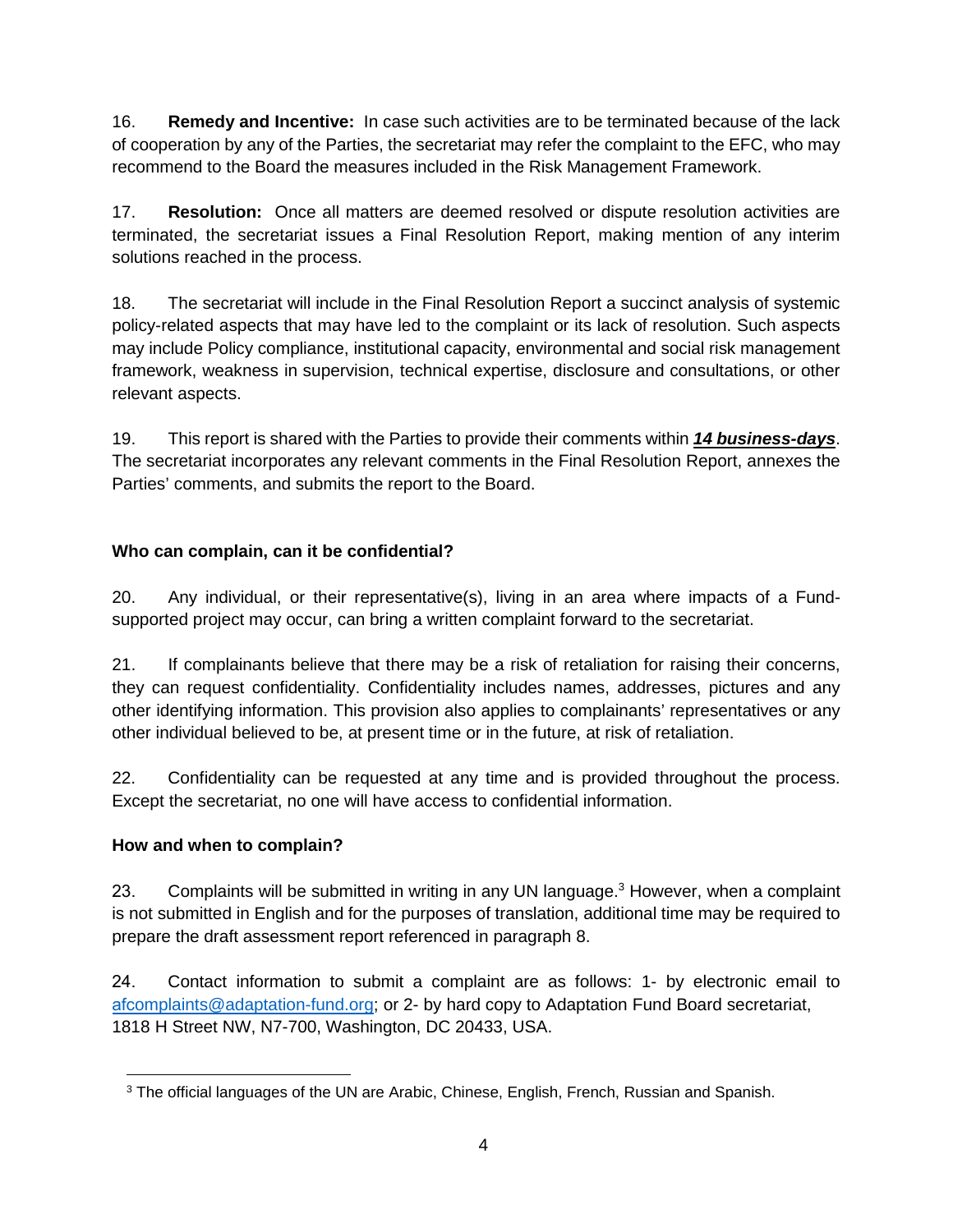25. Complaints will indicate names and addresses of the complainants. They will also indicate whether representative(s) are appointed, listing the representative(s) names and addresses.

26. Complaints will include any information relevant to the project (i.e., title, location, sector, description ...) including the project activities believed to be the actual or potential source of the harm, the nature of the harm attributed to those activities.

27. Complaints can be sent up to the date of the submission of the final evaluation report of the project concerned.

#### **Exclusions**

- 28. Complaints with any of the following characteristics are excluded from the ACHM:
	- a) Anonymous complaints (confidential complaints are different and provided for as per above);
	- b) Frivolous, malicious, or vexatious complaints<sup>[4](#page-4-0)</sup>;
	- c) Complaints from executing entities or their staff against the implementing entity with which they are contracting related to a contract between the executing entity and the implementing entity;
	- d) Complaints related to activities that have no relevance to the Fund-supported project; or
	- e) Complaints related to matters already addressed in the context of an earlier complaint and for which a solution was agreed upon, unless this complaint is based on new facts not known at the time of the initial complaint.

### **Disclosure**

<u>.</u>

29. In accordance with Implementing Entities' fiduciary duties to comply with the standard on transparency, anti-corruption measures, and self-investigative authority, the Adaptation Fund will maintain a page on its website, the Accountability Register, relevant to the grievance mechanisms of the Implementing Entities. This page will list each Implementing Entities' grievance mechanisms as well as this ACHM.

<span id="page-4-0"></span><sup>4</sup> The generally accepted meanings of the terms "frivolous, malicious and vexatious" are as follows: (i) frivolous-trivial, trifling or futile, not serious; (ii) malicious-bearing active ill-will or spite, or having wrongful intention toward any other; and (iii) vexatious-causing or tending to cause irritation, frustration or distress, or not having sufficient grounds for action and seeking only to cause annoyance. The factors which may indicate that a complaint is frivolous, malicious or vexatious include the complaint: fails to identify clearly the substance or precise issues which require to be addressed; complains solely about trivial matters to an extent out of proportion to their significance; is part of a "tit for tat" complaint; continually changes, apparently to prolong the engagement with the ACHM; adds no new information from a complaint which has already been addressed by the ACHM; is made by a person who makes excessive contact or unreasonable demands, including abusive behavior and threats.